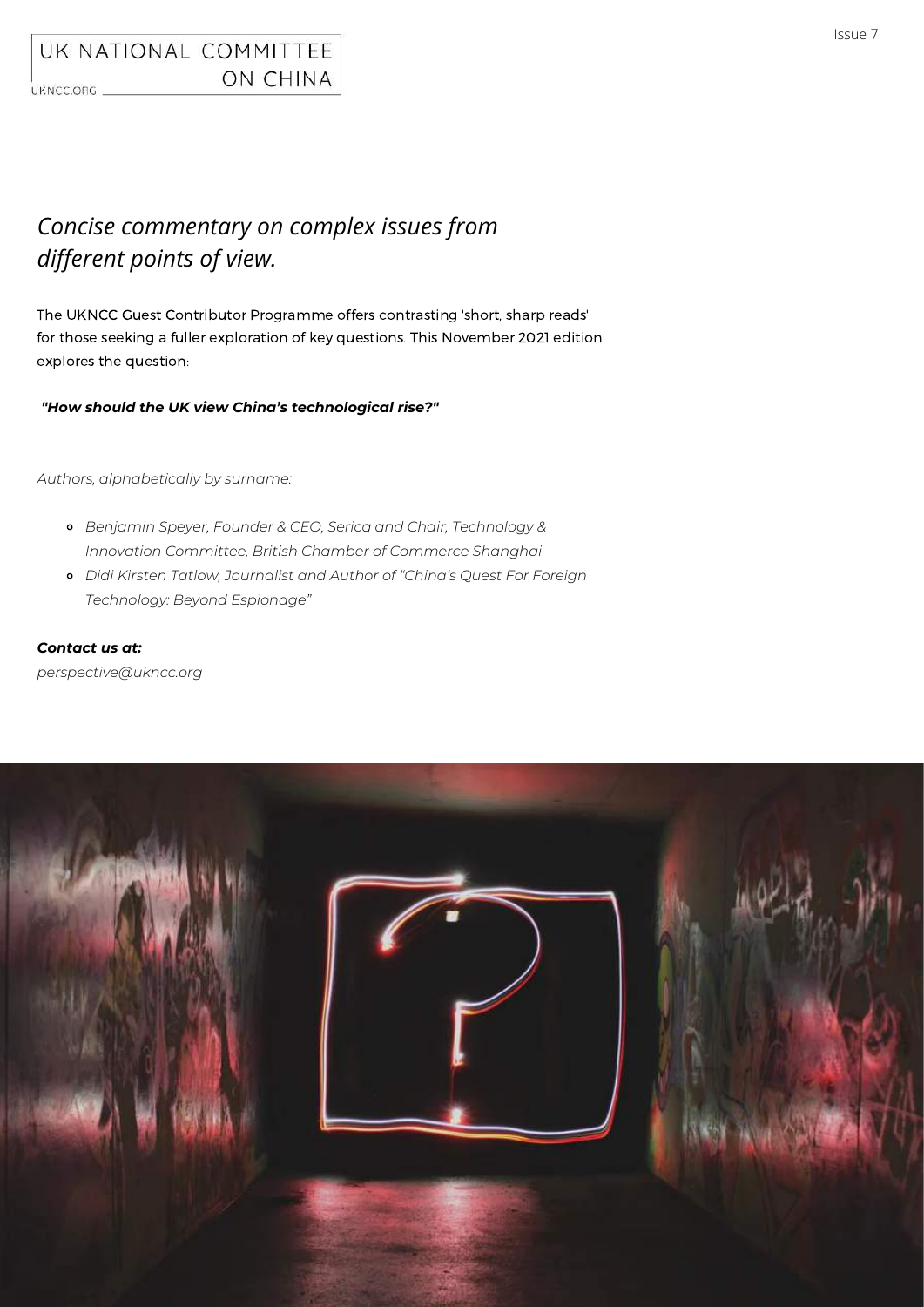# *"How should the UK view China's technological rise?"*

Interview with Didi Kirsten Tatlow Journalist And Author of "China's Quest For Foreign Technology: Beyond Espionage"

# *As a threat: The case for British decoupling from China*

### November 2021

*The UK National Committee on China (UKNCC) Guest Contributor Programme highlights contrasting responses, by leading authors, to key questions posed by the UKNCC. The programme is designed to stimulate a deeper exploration of China related issues; drive curiosity; and test conventional wisdom.*

### *Contact us at:*

*perspective@ukncc.org*



**Q. China, by using technology transfer to pursue development goals, is following a well-worn path that has been trodden by Korea and Japan amongst others. Why is it so much more concerning to see this technique being used by China?**

The story of the rise of China is Western technology transfer, as has been the case with many Asian countries. However, it is the Communist Party's control of China that makes China different. The domination of Chinese commerce by the Party, and its subordination to the Party's goals is simply different. Remember that Chinese state-owned businesses do not just belong to the state; they are also run by the Party. Above a certain level, all managers in state companies must also be members of the Party, although it is unclear how much of that is ideological zeal, and how much of it is membership by necessity.

Equally, and this has advanced markedly under Xi Jinping, private businesses are called to serve the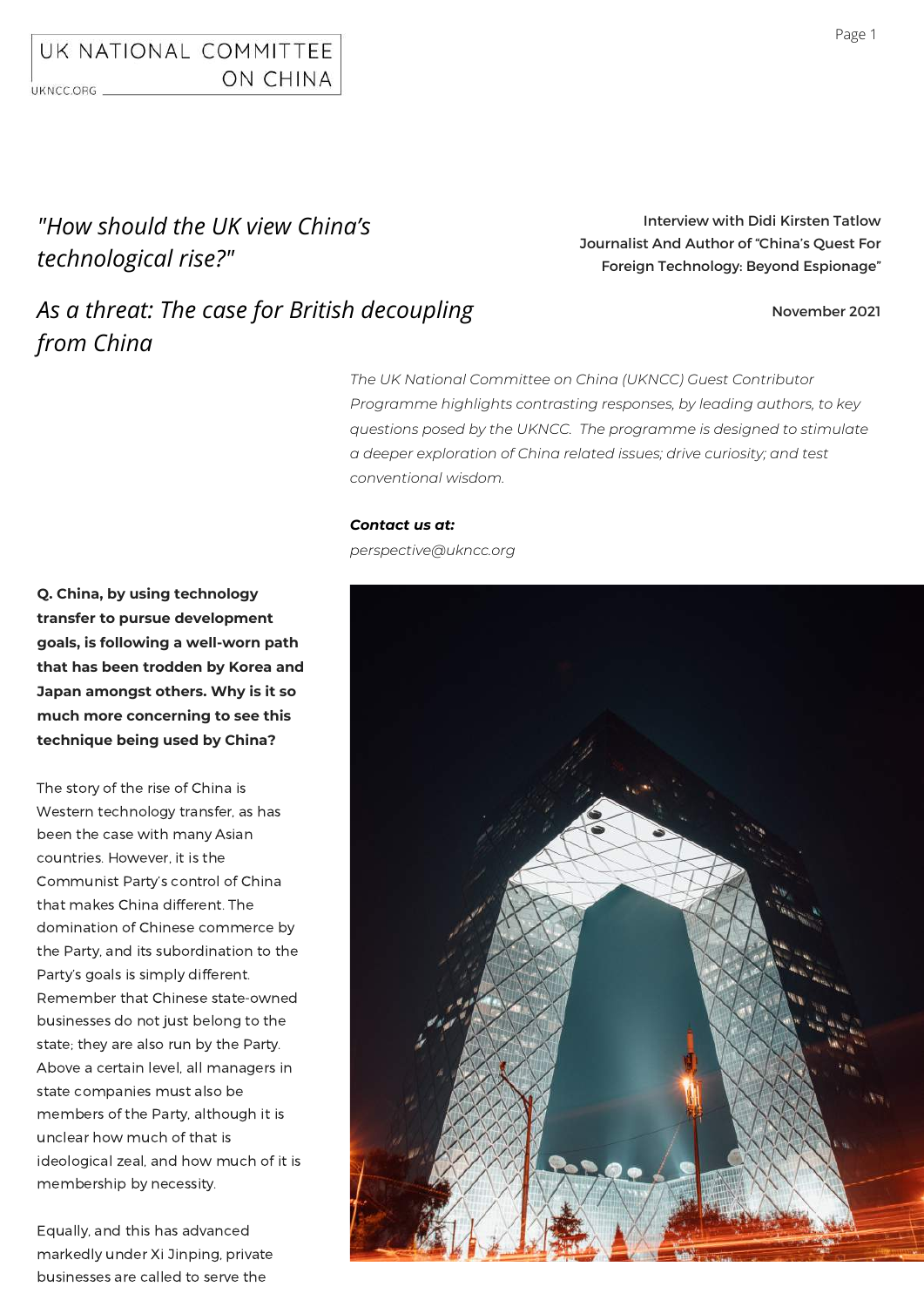motherland, to support its authority and fulfil its goals. Using the United Front Work Department both domestically and internationally, this support is carefully coordinated by the Party. The United Front's role is really important to understand because it coordinates how the Party interacts with external individual and entities, both Chinese and foreign. This interaction is well coordinated and is all about achieving advantage for the Party.

### **Q. Is it really that well-coordinated?**

Yes, and it goes back into the early history of the Communist Party's rule in China.

After the revolution Chairman Mao declared a desire to catch up and overtake developed countries in a series of planned advances, but he recognised that in doing that they needed western technology. The work of handling this was given to Zhou Enlai, and in 1956 he asked for a plan for science and technology to be drawn up. When he saw the initial draft, he rejected it saying that acquiring Science and Technology was like fighting a war, and that to win a war you need an intelligence agency. This was where China's consistent efforts in technology transfer began, and what set the tone for how they have done it.



### **Q. Can you give an example of this?**

One example that springs to mind is the company Nuctech. Back in the 1990s, when globalisation was starting, container shipping presented a new challenges of how to scan goods as they were being processed through ports. To solve this problem European companies came up with scanners using radiation technology. Scientists at Tsinghua University essentially reverse-engineered these scanners, and this acquired technology was commercialised with the formation of Nuctech in 1997. Today it is one of the top security firms in its area in the world, and security is obviously a sensitive area. What is crucial to understand here is that this was not just one act of acquisition, legal or otherwise, but a series of coordinated efforts from acquisition to commercialisation to market dominance, with the involvement of the Chinese state. Once the technology had been acquired and the company founded, it was given an advantaged position in Chinese ports, where foreign companies were effectively barred from supplying their scanners. As Nuctech grew, various related Chinese state entities bought stakes in it. And as it grew overseas, Nuctech undercut any competition and has faced dumping charges internationally.

And now, this is also a case of industry supporting the state, as well as the other way round. There is increasing evidence that Nuctech is now using its position to harvest data that is being put at the service of the Chinese government and the Party. This is not a one-off of course. There have been many other examples.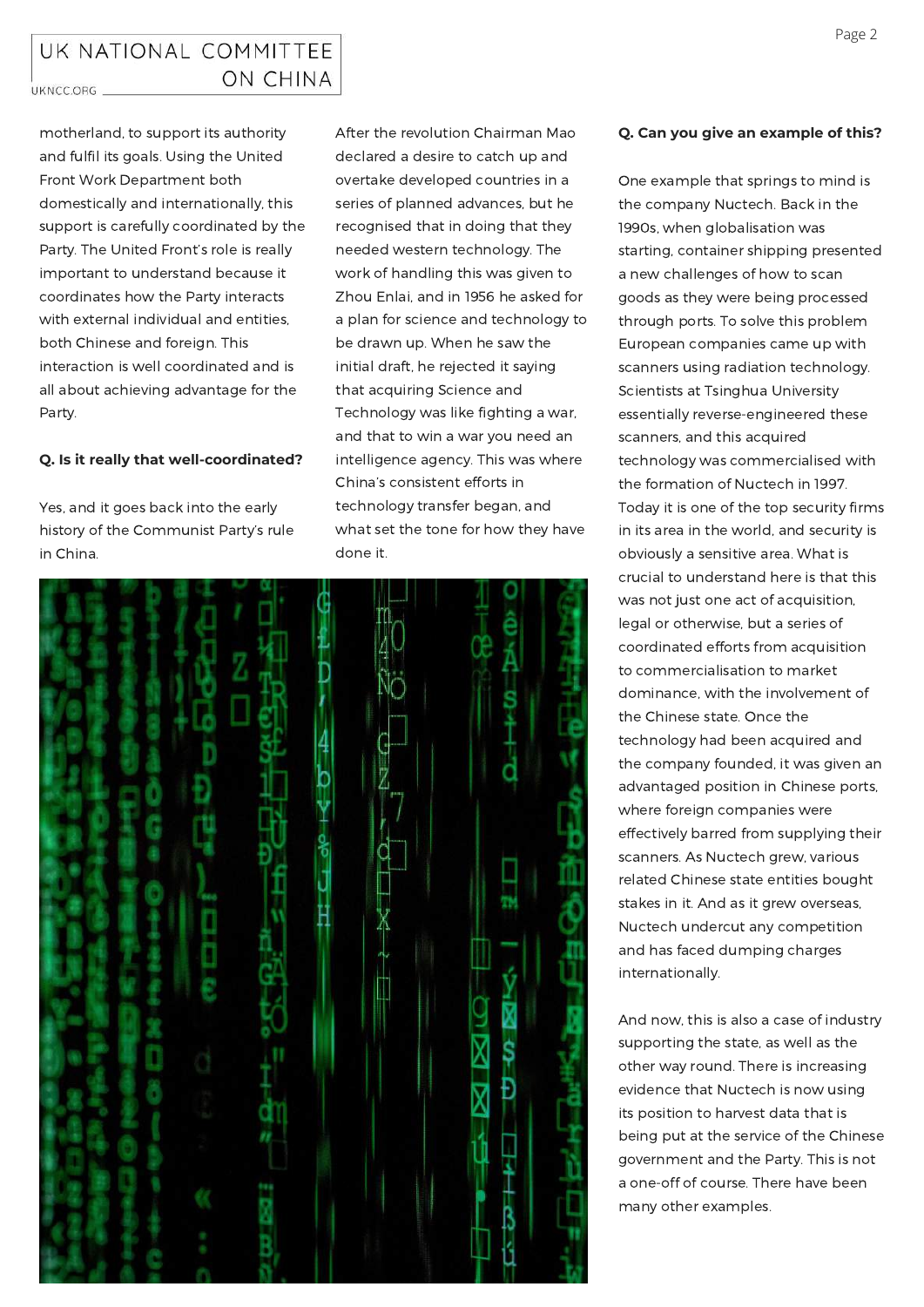## UK NATIONAL COMMITTEE ON CHINA

UKNCC.ORG \_



In terms of technology transfer, similar things have happened with the COMAC 919 civilian aircraft that China is developing today.

**Q. What you seem to be suggesting is that these efforts are coordinated from the centre and involve large parts of the Chinese state. Can you expand on that?**

It is more than that. This not just the state; society is involved in these efforts in multiple ways. People have no choice – it is how the system works. Leaving aside actual espionage for a minute, you can see this in the large numbers of overseas Chinese who are being encouraged with generous terms and reimbursement to come back to China with their knowledge acquired overseas and "give back to the motherland". Often this targets people who have acquired particular education or skills in the industrialized nations. This is of course related to the well-documented work of the United Front and other parts of the partystate in seeking to corral overseas Chinese into supporting the motherland. Chinese capital is also at work buying up patents, investing in overseas companies developing interesting technology, and more.

Often this may be with the participation of "guided funds" which are connected to the state, though they will appear to be private. Often there will be a consortium and a part of it is stateowned – this is the part that can exercise oversight. For example, in the media sector, it is how censorship creeps in overseas.

Historically China has been very good at keeping minute and detailed records with its bureaucratic system. This can be seen in the various institutions that have grown up to harvest technology, such as the Institute of Scientific and Technological Information, or the Defence Science and Technology Centre which coordinate some of these activities. These institutions take their direction from the central government's 15-year Science and Technology plans.

## **Q. In this system of technology acquisition that you describe, how much of China's activity is legal?**

We identified 32 types of technology transfer.

They fall into the categories of illegal, legal and extra-legal, or grey zone. Whilst illegal transfers are well documented, it is actually the latter two that are probably more important, but less well understood.

Legal transfers, including returning overseas students, joint research agreements and patent mining by Chinese capital funds are all key parts of this systematic plan of technology transfer.

The extra-legal methods used are also notable for their organised and directed characteristics. We can see Chinese scientists being persuaded home with packages and resources not available to them in the west; Chinese attending conferences and taking away more than possibly it was intended for them to do; and then all of this being brought back to China and processed and commercialised through organised institutional channels.

Of course it is very hard for liberal democracies to do anything about this, as it may be that no laws are being broken. But their values are being challenged, given the nature of the Party state that these technology transfers then support.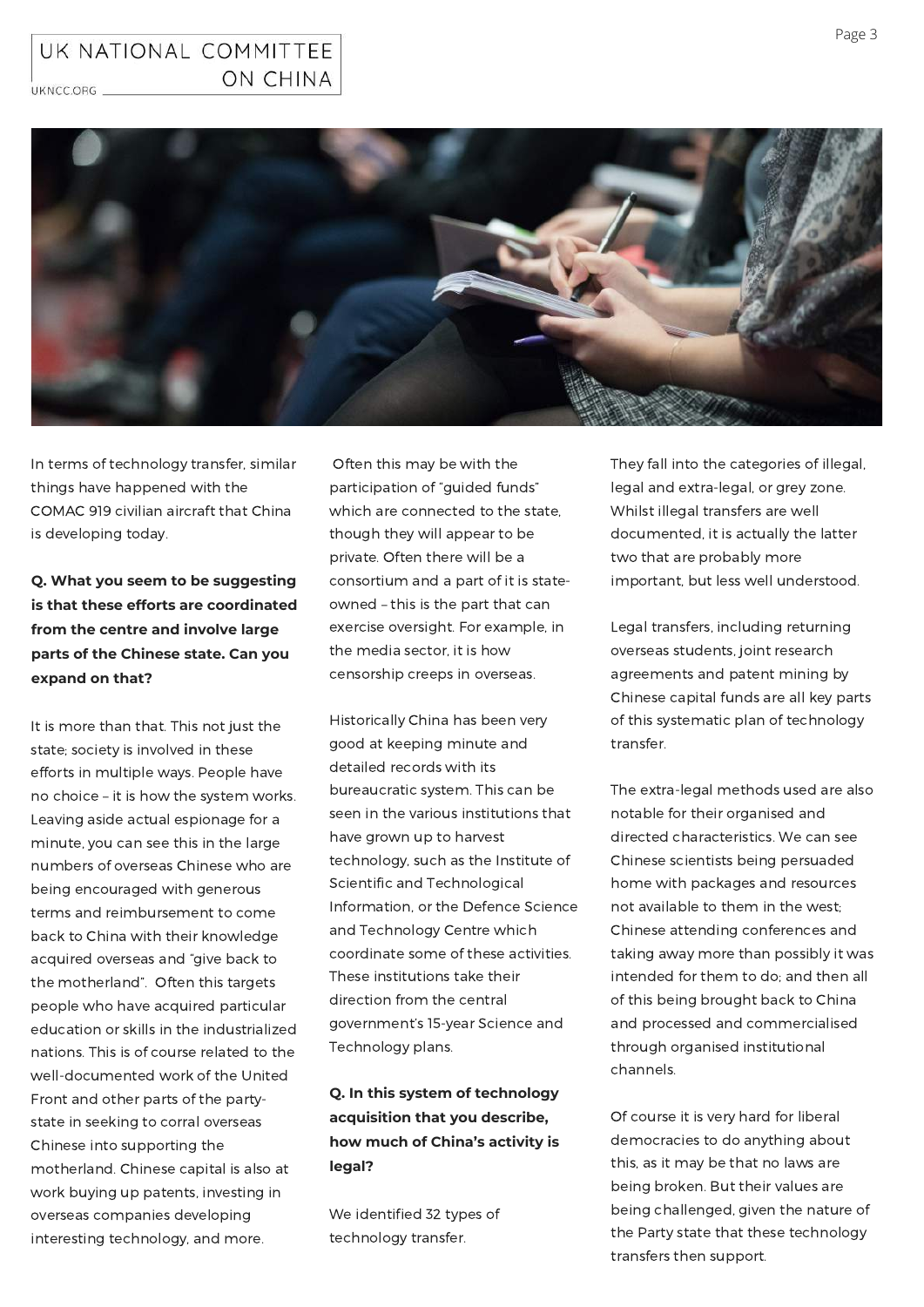### UK NATIONAL COMMITTEE ON CHINA UKNCC.ORG \_

Essentially technology transfer to China enables state-building, not just the economy and development, and that's a concern. The best example of that is military-civil fusion, but a lot of technologies including surveillance are relevant here.

This issue around liberal values being manipulated is clearly there in China's willingness to tie cooperation on climate with a "better attitude" or a less critical view of other issues by foreign governments. Whilst it is debatable how serious China is in dealing with climate – do they really have a plan? – it does seem that western countries are willing to be very open with China over sharing climate technology.

## **Q. So how should countries like the UK respond to this?**

I think there are three answers to this. First of all, we need to wake up to the fact that we are, to a certain extent. "feeding the hand that bites us," to turn the saying around. We are strengthening a political and economic system that is very threatened by democracy and essentially would like to see its demise

Secondly, we need to find an end to the extraordinary culture of ignorance around China in the West, and by that I mean we need to drop our naivety and really understand what is going on. Thirdly, we need to be clear on what and where we are willing to cooperate; what we are willing to lose through technology transfer, and what we are not.

We have to be clear on where we need to be willing to push back. Related to that is, of course, the need for like-minded countries to cooperate in formulating a unified response to the challenge of China and the Communist Party of China. If, from 1992 to 2018, the world was driven by the Clinton mantra "it's the economy, stupid", from now on we should hope that "it's the values, stupid" becomes the rallying cry of democracies. Everyone in the world deserves the habeas corpus protections of a rule of law system, but by feeding high-technology to an ever-more authoritarian state we are not helping those rights, and we are also making them harder to uphold at home as China-style technology

reaches further afield for example via "smart cities," and trade and supply chain dependencies on China grow.

\*\*\*\*\*

China's Quest For Foreign Technology: Beyond Espionage is a book about China's rise as a neo-totalitarian technological power, made possible through access to science and technology crated by countries it now challenges for global leadership," Tatlow and her co-editor, William C. Hannas, write in the introduction to "China's Quest for Foreign Technology: Beyond Espionage".

They conclude that China's massive system of technology transfer "by multiple means", as the official instructions go, is remarkably successful and that we need to look much more critically at how it functions, its growing impact on the world, and how we are supporting it through unquestioned collaborations in our universities, research institutes, and trade.

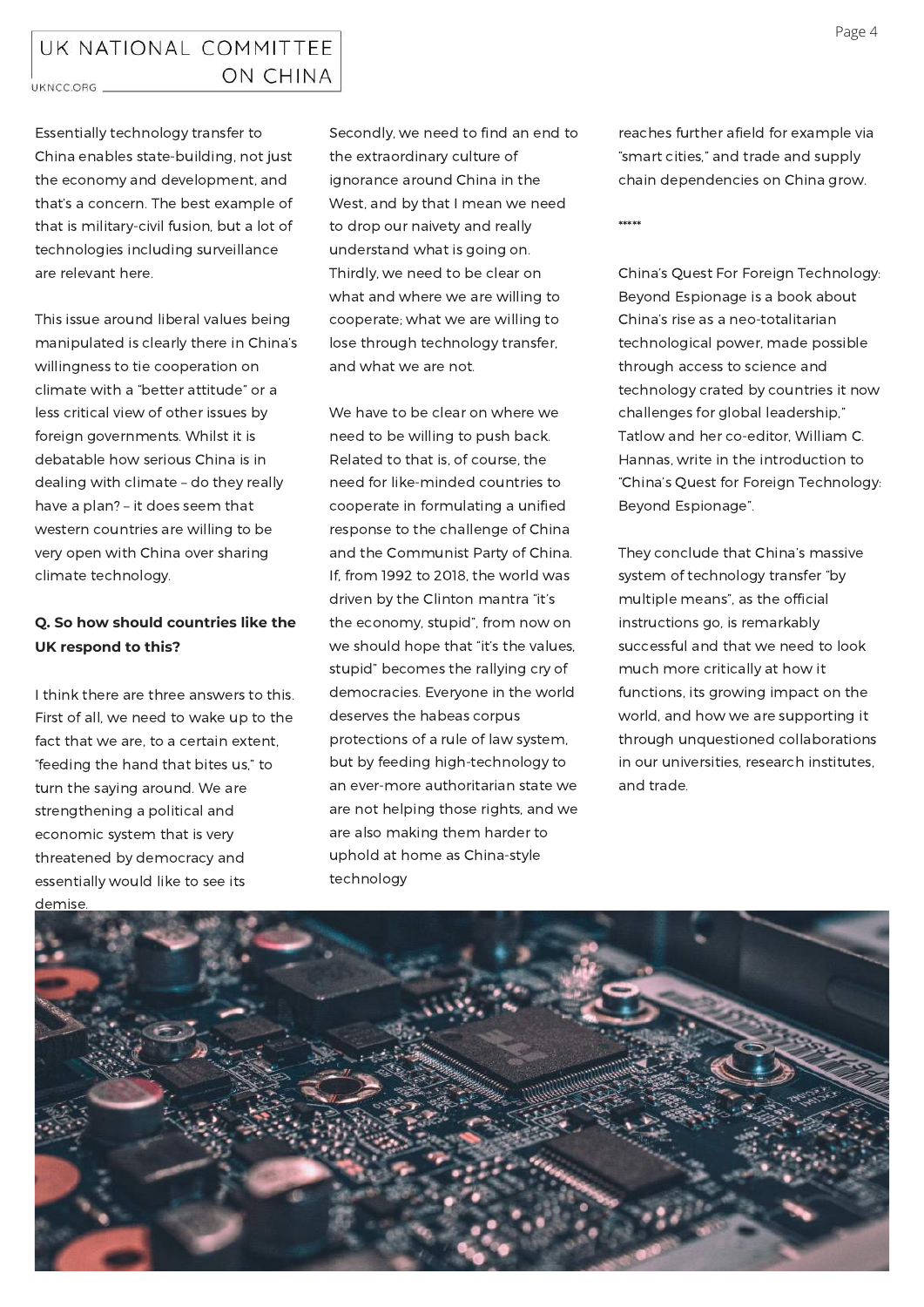*Didi Kirsten Tatlow is Senior Fellow at the Asia Program at the German Council on Foreign Relations (DGAP) in Berlin, and Senior Non-Resident Fellow at Sinopsis in Prague. She researches and speaks on the political system of China and its impact on Europe, on [technology](https://icds.ee/en/chinas-technological-rise-implications-for-global-security-and-the-case-of-nuctech/) and worldwide transfer, [democratic](https://dgap.org/en/research/publications/how-democratic-security-can-protect-europe-rising-china) security, ideology, disinformation, Taiwan, and [Hong](https://sinopsis.cz/en/how-hong-kong-was-lost/) Kong. In 2018 she began a series, "[China-in-Germany](https://sinopsis.cz/en/mapping-china-in-germany/)," examining the influence and [interference](https://www.theatlantic.com/international/archive/2019/07/chinas-influence-efforts-germany-students/593689/) activities of the Communist Party of China in Germany. She has co-edited and [co-authored](https://www.routledge.com/Chinas-Quest-for-Foreign-Technology-Beyond-Espionage/Hannas-Tatlow/p/book/9780367473570) a book, "China's Quest for Foreign Technology: Beyond Espionage" (2021).*

*Tatlow was a reporter and columnist in Asia and Europe for 23 years, including at the South China Morning Post, her hometown newspaper, The Associated Press, Die Welt, Deutsche Welle, and, most recently, the New York Times, from 2010 to 2017. She continues to commit journalism, most recently publishing in The Wire China, Newsweek, and The Atlantic. Born and raised in Hong Kong, Tatlow has a bachelor's degree in Chinese and politics from the School of Oriental and African Studies, University of London.*



*© DGAP /Zsófia Pölöske*

## **About the Author About the UKNCC**

*The UKNCC is designed to help the people of the UK make clear sighted decisions on their engagement with China. In an era of an exponential rise of misinformation and uninformed debate, our aim is to differentiate 'the noise' from robust, evidenced and well constructed information. We highlight high quality commentary and research and support those who are already, or could become Britain's leading talents on China.*

*The current debate on China in the UK is too often dominated by 'hawks' and 'apologists'. This can lead to over simplification and poor decision making.*

*The UKNCC seeks to promote a broader, nuanced debate without entertaining extreme views or perpetuating false silos.*



**@UkCommittee**

**Or Linkedin at: linkedin.com/company/ukcommittee**

#### Disclaimer:

The views expressed in the UKNCC Guest Contributor Programme are of each author and do not represent those of UKNCC as an organisation or of any individual associated with it.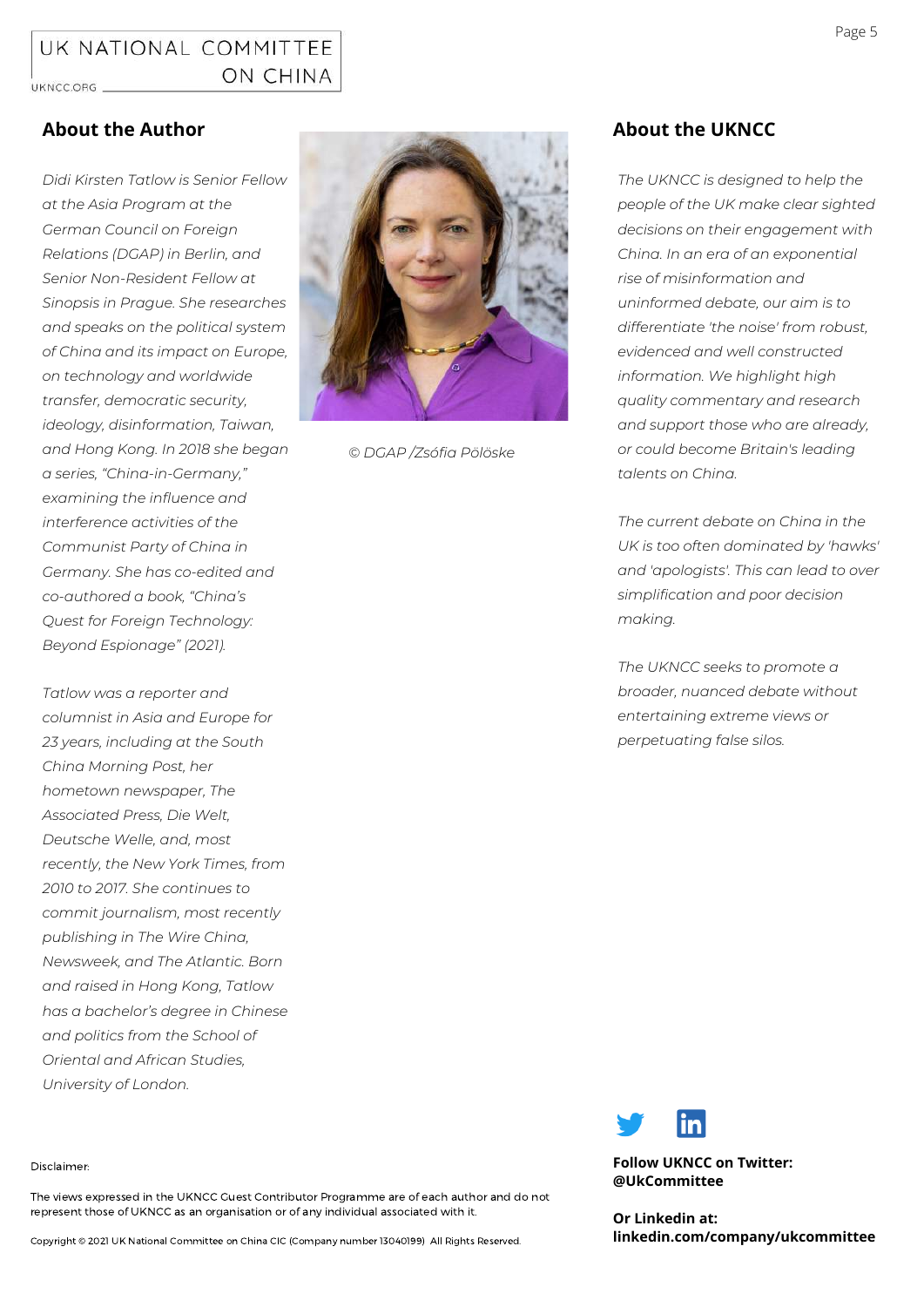# *"How should the UK view China's technological rise?"*

## *As an opportunity: The case for British engagement in China*

Author: Benjamin Speyer Founder & CEO, Serica Chair, Technology & Innovation Committee, British Chamber of Commerce Shanghai November 2021

*The UK National Committee on China (UKNCC) Guest Contributor Programme highlights contrasting responses, by leading authors, to key questions posed by the UKNCC. The programme is designed to stimulate a deeper exploration of China related issues; drive curiosity; and test conventional wisdom.*

### *Contact us at:*

## **From copycat to innovator** For over a decade, China has been moving at breakneck speed as it transitions from an export-driven economy to one driven by domestic consumption, with technology and innovation central to its strategy. Fuelled by highly tech-literate, mostly urban, middle-class consumers, the country has transformed from the world's most prolific copycat into a *perspective@ukncc.org*

How did a country that ranked 14th in the Global Innovation Index in 2020*(1)* achieve this feat in such a short period of time? Many argue this is solely because of IP theft, forced technology transfers and various illicit business practices. They argue that, if 'innovative nations' decoupled from China, this would bring its economic and technological growth to a halt. Others say that it is more a national focus on STEM, the growth of its capital markets, and its ability to leapfrog the legacy infrastructure and old technologies that burden more

global innovation powerhouse rivalled

only by the United States.

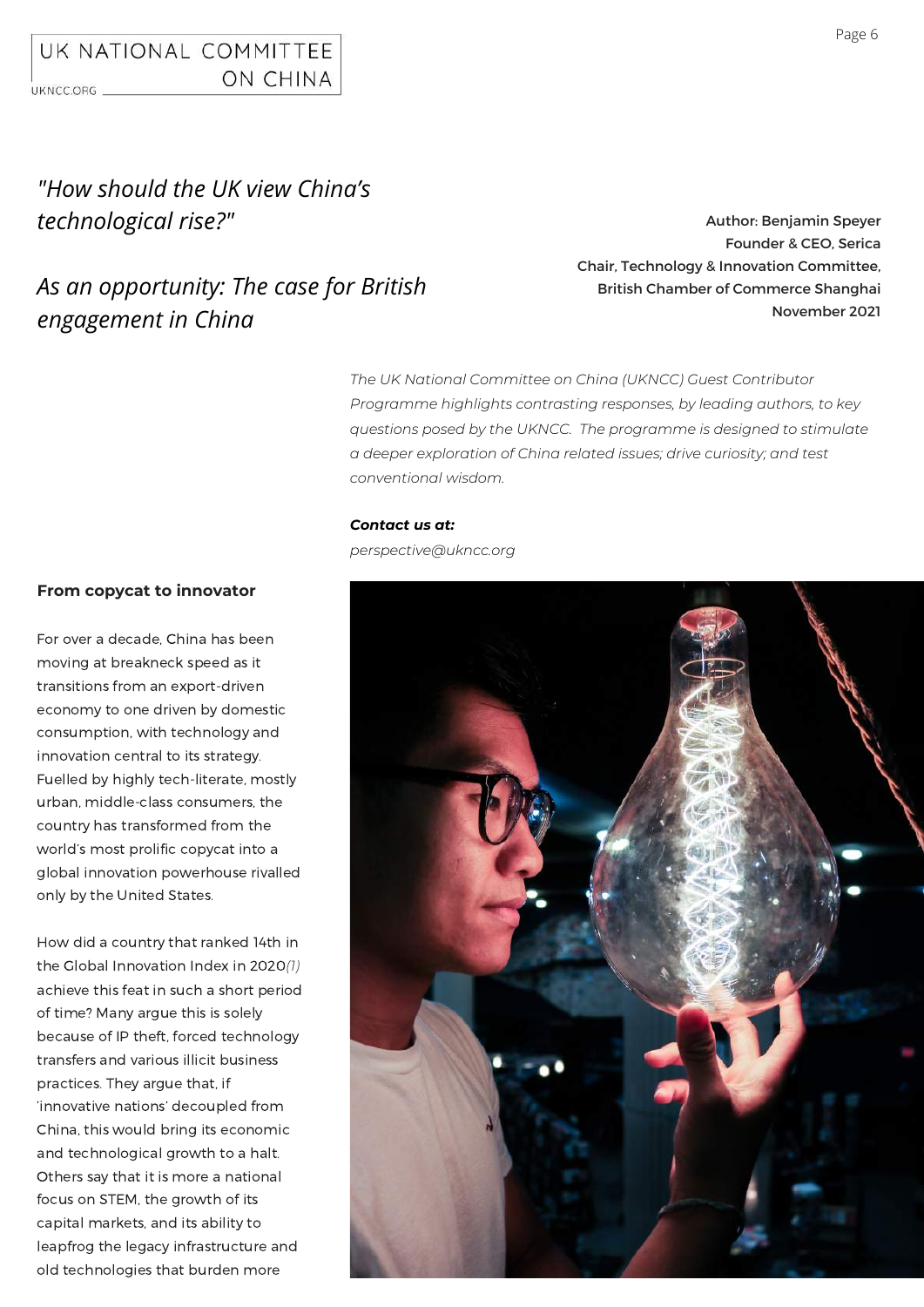### UK NATIONAL COMMITTEE ON CHINA UKNCC.ORG \_

developed countries such as the UK that has enabled China's unprecedented transformation. In truth, all of these factors tell only part of the story.

Since Deng Xiaoping's reforms in the late eighties, the Chinese people have experienced levels of change unequalled anywhere else on earth. Between 1990 and 2019, they recorded a 32 times increase in GDP per capita five times the growth of India (6.4) over the same period, and more than ten times that of the USA (2.7)*(2)*. A nation accustomed to rapid changes has internalised agility and flexibility, birthing their biggest global competitive advantage - the ability to adopt, commercialise and evolve new innovations at an unrivalled pace and scale.

From the mass adoption of digital payments (\$67.7 trillion sent in 2020) *(3)* and e-commerce retail sales (\$2.29 trillion in 2020)*(4)* to electric car ownership (42% of the world total)*(5)* and digital healthcare (94% of healthcare professionals use digital health technology or mobile health apps in 2019)*(6)*, China has proven they have no global equal in this regard.

### **Why we need China**

From climate change and food security to healthcare and poverty alleviation, the world is facing unprecedented challenges that can only be solved by the development and adoption of new technologies at a global scale. China is uniquely poised to drive these solutions. It has twenty percent of the world's population, the second largest economy, and a host of sector-leading Fortune 500 corporations and unicorns.



This all forms one undeniable conclusion - solving these issues is impossible without China.

## **What opportunities does this present to the UK?**

The UK too can and should play a major part in solving these global challenges. Our world-class universities, research institutes, institutional strength and investment landscape have allowed us to continue to drive STEM-based innovations, particularly in the fields of healthcare, cleantech and agtech. While we are still on the front-foot in some of these areas, our lead is shrinking fast. We need to capitalize on our continued advantage within the next five to ten years, before China equals or surpasses us in these fields (as our American cousins once did).

UK innovators have the opportunity to scale, develop and commercialise their technology in the Chinese market before coming back to the West with proven solutions and healthy profits - a potent strategy for global growth that no other market can provide.

Some of the world's leading Fortune 500 companies are already executing strategies that follow this principle, contributing to a major rise in crossborder M&A of 31% to £4.7 billion in 2020*(7)*.

While a fully open-door policy leaves the UK vulnerable, a complete decoupling would certainly damage the UK while causing, at most, a minor annoyance to China. As we have already seen from progress in quantum computing and space exploration, China will inevitably overtake us in the STEM-focused innovations where it currently trails, all while continuing to shape its own market (and that of Asia and other developing regions) as is already the case with e-commerce, fintech, telecoms, energy and infrastructure.

With or without the West, China will succeed - albeit more slowly. But for the UK, losing our ability to shape and drive forward solutions on the global stage would have severe economic and political fallout, [potentially](https://us-lti.bbcollab.com/collab/ui/session/playback/load/7cf6bb5c7aaa4aa9930d7bd7b8df0b00?name=2020%20Virtual%20Symposium:%20Lt%20Gen%20Michael%20A.%20Minihan,%20USAF%20Deputy%20Commander,%20U.S.%20Indo-Pacific%20Command%20-%20recording_1) setting our country back decades.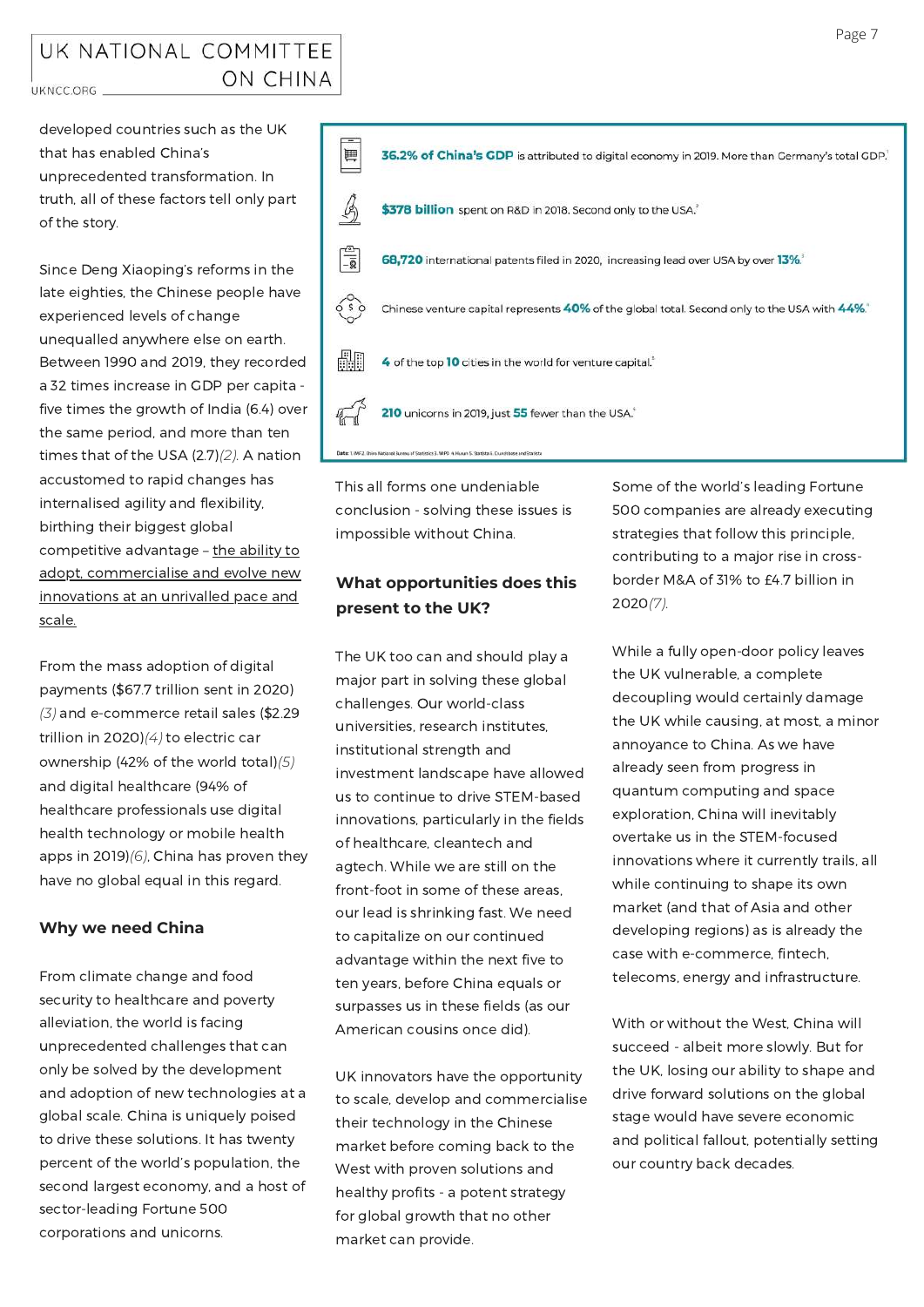### **Mitigating challenges and risks**

While the UK needs to retain its seat at the table, this should not be seen as providing carte blanche to pursue every opportunity that comes from China. Significant challenges and risks will face every company attempting to engage with the market. Those in sensitive industries, whether in dual-use or politically charged sectors, must carefully examine the regulatory environment of both the UK and China before making any expansion plans - seeking assistance from UK Department of International Trade is an excellent starting point.

These complex regulatory hurdles are further compounded by constantly shifting Sino-UK relations, resulting in an environment that can change (for better or worse) at the drop of a hat. Companies must ask themselves if they can commit the time, patience, resources and energy needed for such an ambitious endeavour.

Those operating in industries without such constraints will still face challenges translating ambition into

success: the Chinese market is vast and fragmented, its political and legal environment opaque, and its business culture alien. Ambitious visions and positive starts often get buried under daily misunderstandings, misaligned interests and poorly structured deals that ultimately result in ventures failing to deliver.

For UK innovators considering expansion into the Chinese market, I would encourage them to remember:

### **1.** *Success will not come overnight*

Avoid the all-too-common gold rush mentality and belief in a silver bullet that delivers immediate results by committing time and resources from the get-go.

### **2.** *The market moves at a blistering pace*

Prioritise incorporating strategic agility and operational flexibility into the core of your local operations to keep pace and remain competitive.



### **3.** *Sectors are dominated by tightknit 'ecosystem clusters'*

Working with established local partners and law firms, forging strategic alliances, and hiring experienced local management goes a long way towards levelling the playing field.

While there is no clear one-size fits all solution, these principles can help innovators adapt their approach to the needs, pace, and intensity of this unique market. The allure of China is clear but the path to success is fraught with risks and challenges. This creates a tendency to over or underestimate the difficulty of achieving success there. Companies must adopt measured and intelligent strategies so they can assess the opportunities and risks to them with confidence.

## **The technology sector is not a monolith**

Whether discussing innovation, economic (and social) impact, regulation, or investment, Parliament and the media often take a myopic view, grouping the technology sector into a single monolithic block. When viewing Sino-UK relations specifically, sensitive sectors with dual-use applications like bleeding-edge AI and advanced robotics are being discussed in the same breath as softer sectors such as healthcare and gaming. There is an implicit thinking that all of 'tech' must be equivalent, and a single approach with China can be unilaterally applied. This, especially when coupled with zero-sum game rhetoric, means we are hampering our own ability to make well-informed, strategic decisions about where we cooperate, where we compete and where we decouple.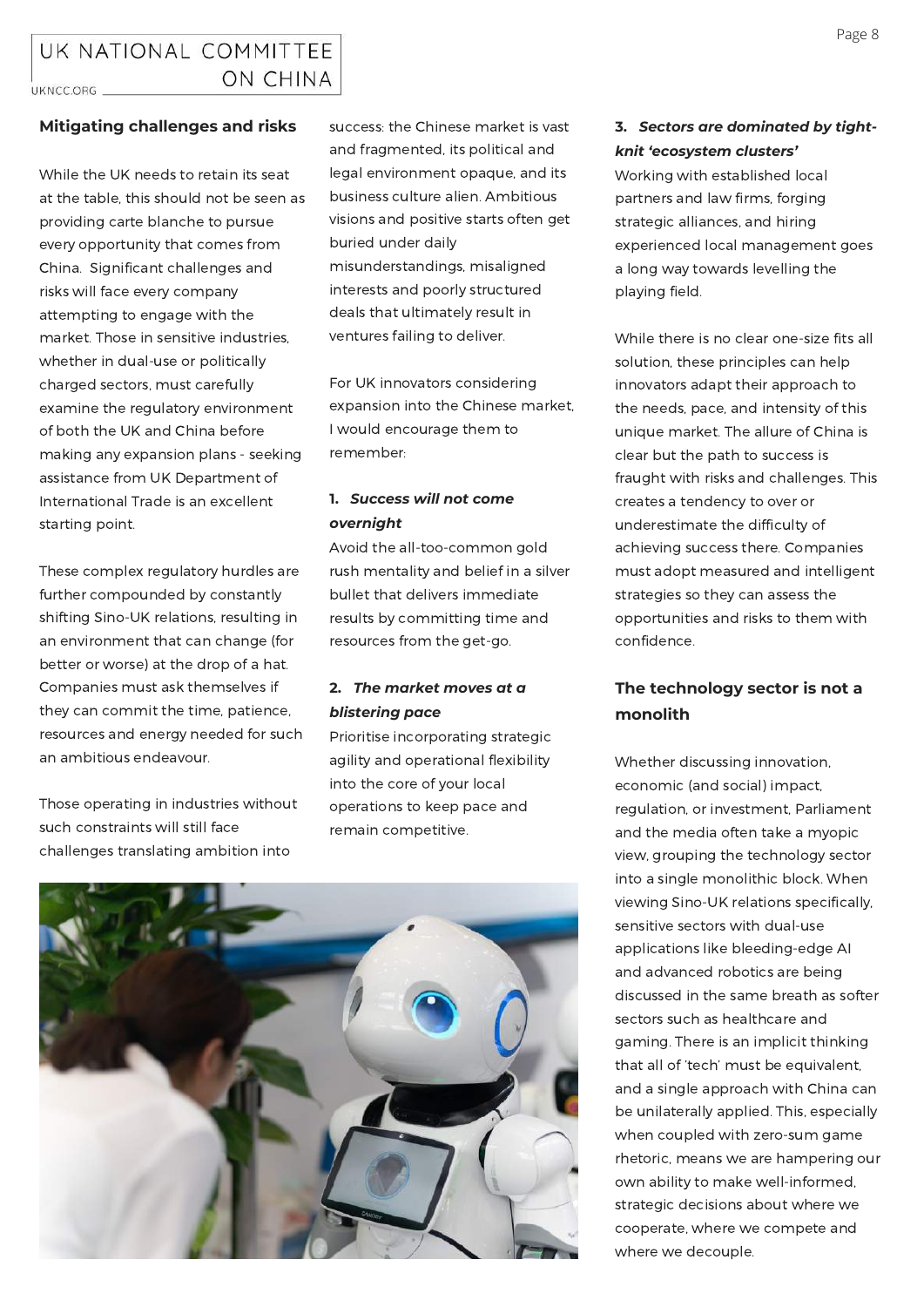The recent UK National Security & Investment Act has provided much needed clarity and laid solid groundwork. However, these discussions need guidance from a more complete, nuanced picture of global innovation (and the respective roles of the UK and China in it) so that we can move from simplistic binary discussions towards more balanced and impactful debates.

Overcoming the key challenges of our time cannot be achieved without Chinese innovation, capital, and the power of their market. The UK can be a key partner in solving these problems (enhancing our own economy, innovation capabilities and soft power), but has only a small window of opportunity to stake its claim. I believe the UK sits in an ideal position to be a leading voice and contributor to the global technology sector, but to realise this we must take a more pragmatic and proactive approach.

### **About the Author**

*Benjamin Speyer is the Founder and CEO of Serica, a global technology and financial advisory firm. An expert in cross-border M&A, joint ventures and capital investments across healthcare, clean energy, mobility and digital commerce sectors, he is also the Chair of the Technology & Innovation Committee of the British Chamber of Commerce Shanghai and the President of the Hangzhou International Entrepreneur Association.*



## **About the UKNCC**

*The UKNCC is designed to help the people of the UK make clear sighted decisions on their engagement with China. In an era of an exponential rise of misinformation and uninformed debate, our aim is to differentiate 'the noise' from robust, evidenced and well constructed information. We highlight high quality commentary and research and support those who are already, or could become Britain's leading talents on China.*

*The current debate on China in the UK is too often dominated by 'hawks' and 'apologists'. This can lead to over simplification and poor decision making.*

*The UKNCC seeks to promote a broader, nuanced debate without entertaining extreme views or perpetuating false silos.*

#### *References:*

[\(1\)https://www.wipo.int/global\\_innovation\\_in](https://www.wipo.int/global_innovation_index/en/2020/) dex/en/2020/

[\(2\)https://data.worldbank.org/indicator/NY.G](https://data.worldbank.org/indicator/NY.GDP.PCAP.KD.ZG) DP.PCAP.KD.ZG

[\(3\)https://www.statista.com/statistics/10607](https://www.statista.com/statistics/1060702/china-mobile-payment-transaction-value/) 02/china-mobile-payment-transaction-

value/ [\(4\)https://www.emarketer.com/content/glob](https://www.emarketer.com/content/global-historic-first-ecommerce-china-will-account-more-than-50-of-retail-sales) al-historic-first-ecommerce-china-willaccount-more-than-50-of-retail-sales

[\(5\)https://www.iea.org/reports/global-ev](https://www.iea.org/reports/global-ev-outlook-2020)outlook-2020 [\(6\)https://images.philips.com/is/content/Phili](https://images.philips.com/is/content/PhilipsConsumer/Campaigns/CA20162504_Philips_Newscenter/Philips_Future_Health_Index_2019_report_transforming_healthcare_experiences.pdf)

psConsumer/Campaigns/CA20162504\_Phili ps\_Newscenter/Philips\_Future\_Health\_Index \_2019\_report\_transforming\_healthcare\_exp eriences.pdf

[\(7\)https://www.grantthornton.co.uk/globalas](https://www.grantthornton.co.uk/globalassets/1.-member-firms/united-kingdom/pdf/publication/2021/english-tou-ying-tracker.pdf) sets/1.-member-firms/united-

kingdom/pdf/publication/2021/english-touying-tracker.pdf

Disclaimer:

The views expressed in the UKNCC Guest Contributor Programme are of each author and do not represent those of UKNCC as an organisation or of any individual associated with it.

Copyright © 2021 UK National Committee on China CIC (Company number 13040199) All Rights Reserved.



**Follow UKNCC on Twitter: @UkCommittee**

**Or Linkedin at: linkedin.com/company/ukcommittee**